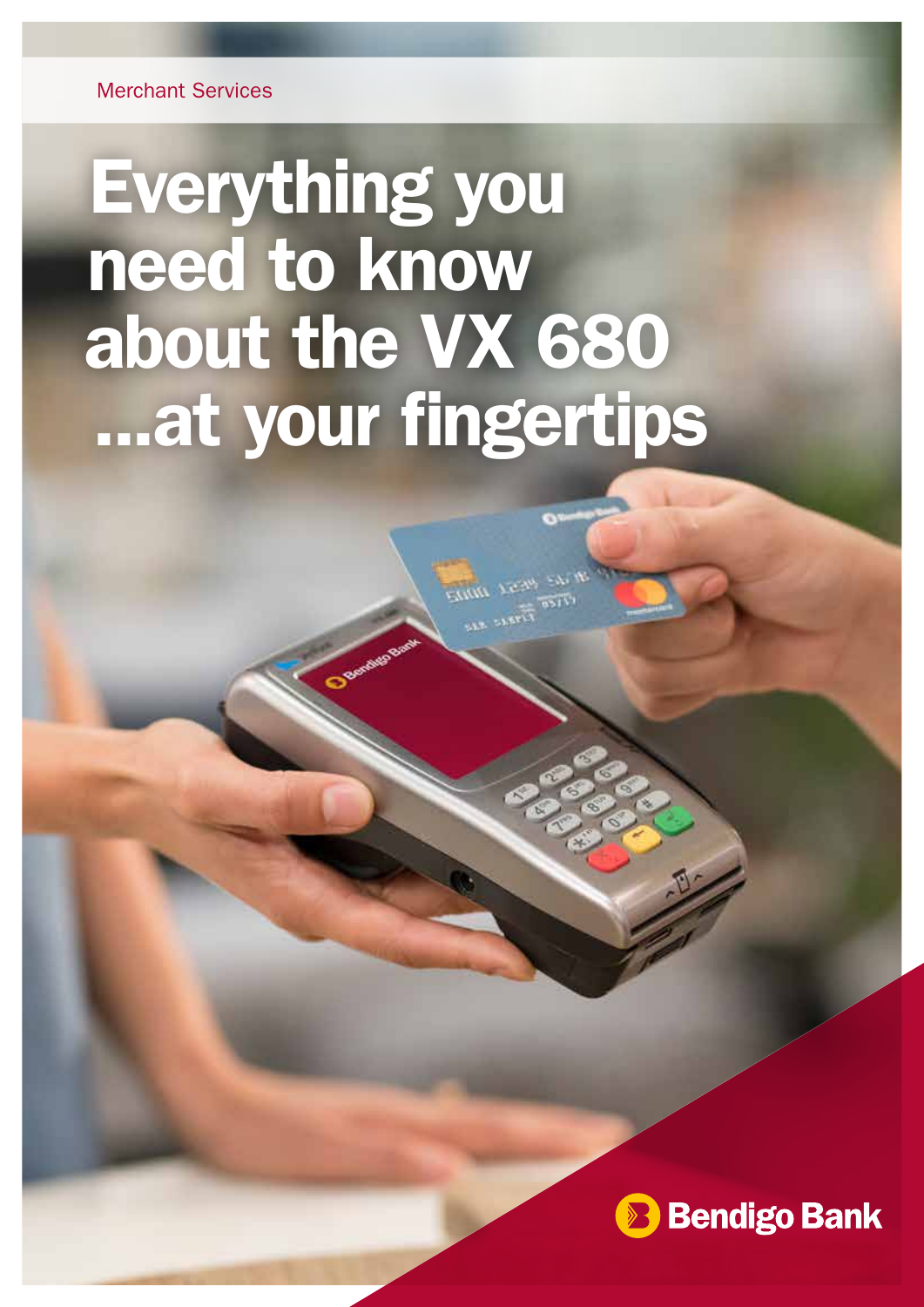## **Contents**

| What's in the box?          | 4  |
|-----------------------------|----|
| <b>Basic functions</b>      | 5  |
| <b>Getting started</b>      | 6  |
| Handy info                  | 6  |
| Replacing printer paper     | 7  |
| <b>Sales</b>                | 8  |
| Tips & Tip adjustments      | 9  |
| <b>Pre-authorisation</b>    | 10 |
| Voids                       | 12 |
| <b>Refunds</b>              | 13 |
| <b>Reprinting receipts</b>  | 14 |
| <b>Merchant settlements</b> | 15 |
| <b>Pre settlements</b>      | 15 |

| <b>Multi-merchant functions</b>   | 16 |
|-----------------------------------|----|
| Chip card errors &                |    |
| magnetic stripe processing        | 16 |
| Offline transactions              | 17 |
| <b>Network connection failure</b> | 18 |
| In the event the terminal         |    |
| is damaged or offline             | 19 |
| Voucher entry                     | 20 |
| <b>Fraud prevention</b>           | 21 |
| <b>Transaction codes</b>          | 22 |
| <b>Additional costs</b>           | 25 |
| Menu shortcuts                    | 26 |
| Contacts                          | 27 |

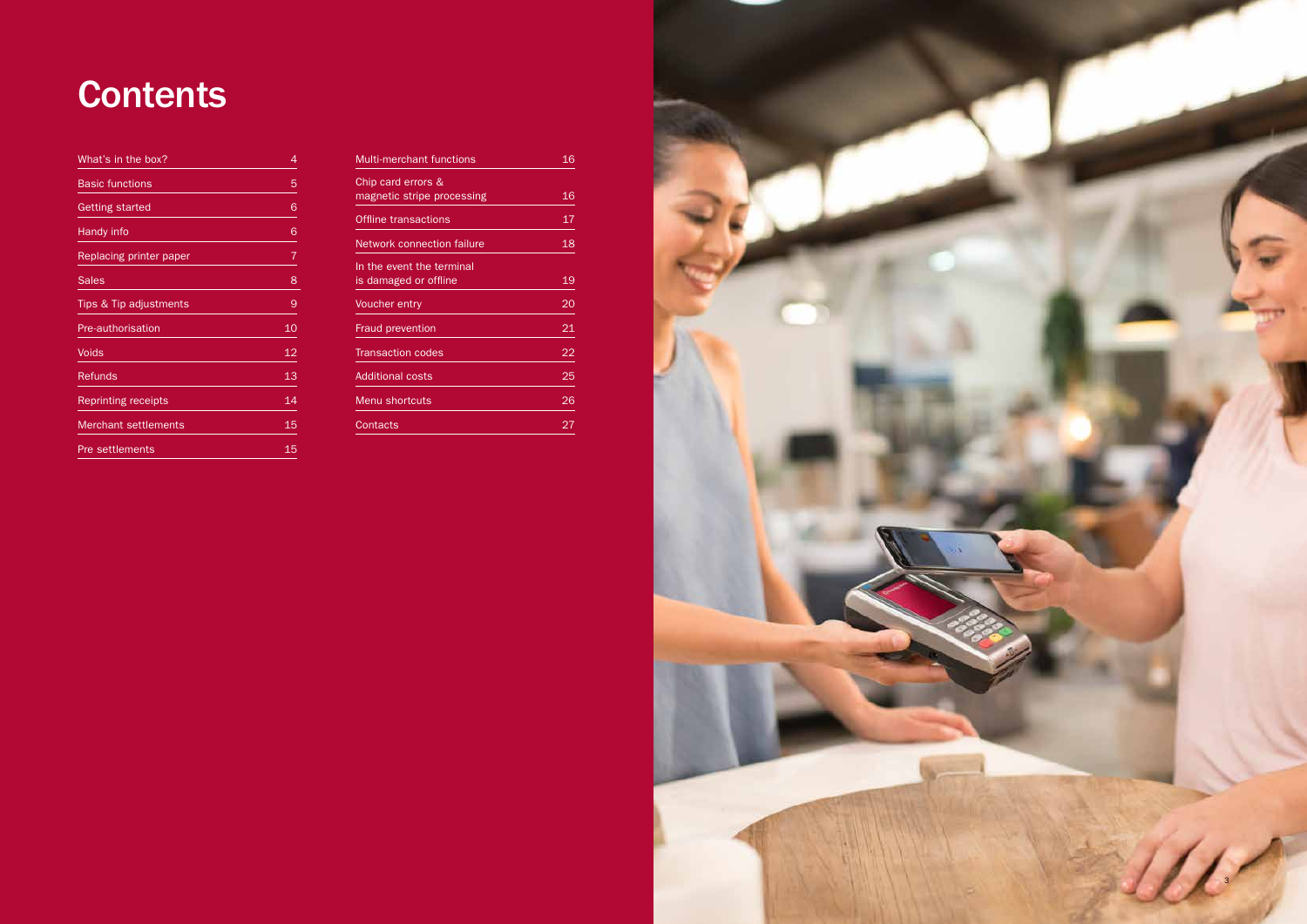### What's in the box?

Merchant Services on 1300 132 741 if any of the items are not included in your product package.

- 1. The terminal
- 3. VX 680 charger base OR direct connect charging cable
- 4. Power supply
- 5. Jug cord
- 6. Receipt rolls
- 7. Card acceptance decals
- 8. Point of sale wobbler

#### **Contact**

Menu

Contactless reader

 $1<sup>oz</sup>$ 

 $4<sup>GHI</sup>$ 

 $*$ 

Verifone



11:55 AM

**VX 680** 

**TICO** 

\$0.00

 $\bigodot$ 

6<sup>MNO</sup>

(gwxy

zе.

#

#### Magnetic stripe reader

Enter key

Insert Chip Cards here



Touchscreen

Clear key

 $(2)$ <sup>ABC</sup>

 $5$ <sup>JKL</sup>

 $8<sup>10V</sup>$ 

 $\overline{0}$ <sup>-sp</sup>



### **Basic functions**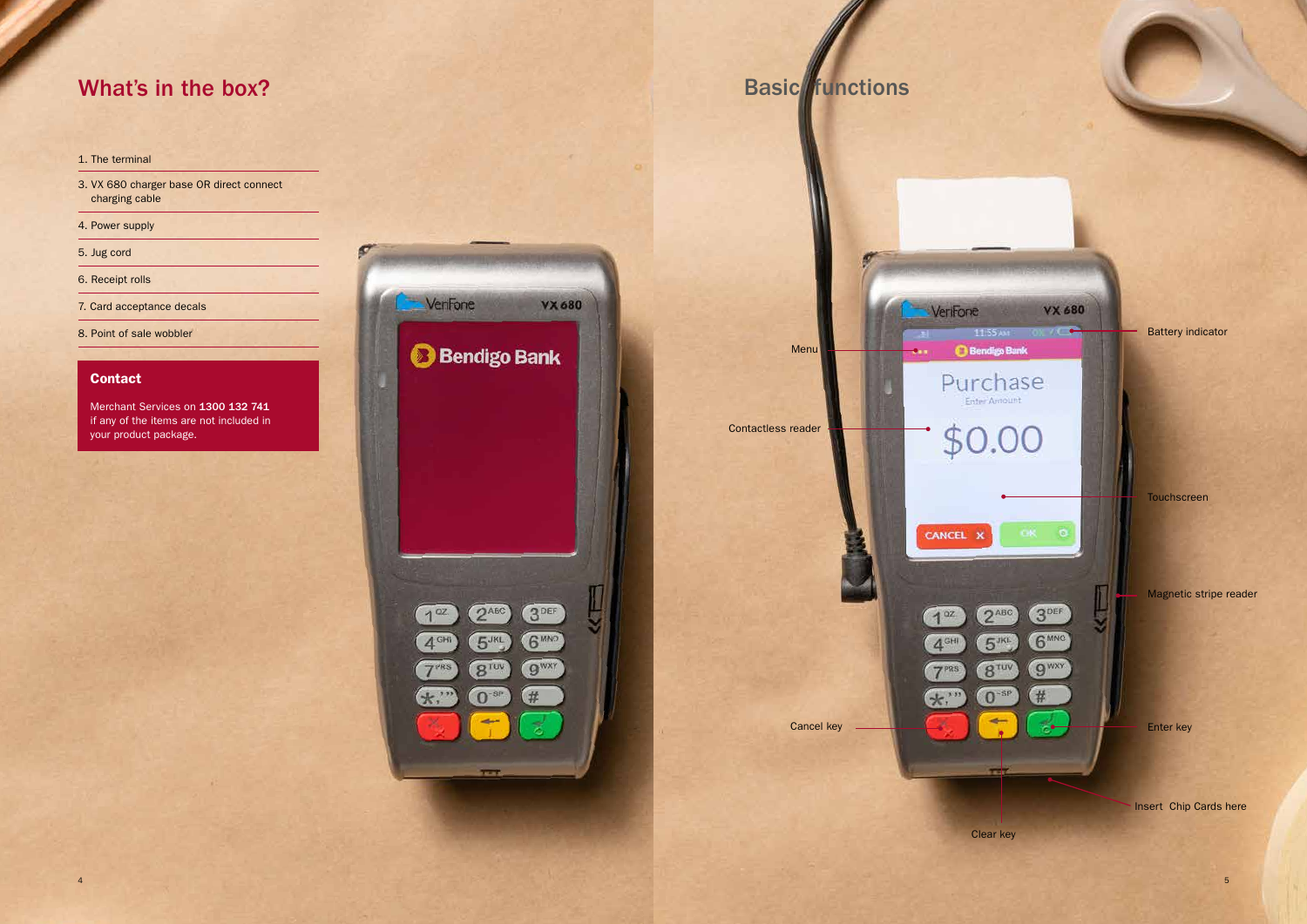### Replacing printer paper

- 1. Lift tab on back of device and pull cover up.
- 2. Lay the new receipt roll in the printer with the paper being fed from the bottom of the roll.
- 3. Close the printer cover. Ensure the cover clicks into place and the paper has been thread through the gap between the cover.
- 4. Press the 3 Dots on screen (MENU Button) to bring up the menu. Select 10. LOGON and press ENTER. If nothing prints on receipt then remove receipt paper, turn roll over and try again.

### Getting started

#### For charger base

- Plug the power supply unit into the lightning bolt port.
- Plug the jug cord into the power outlet and turn on. Sit the terminal on the powered base and wait a few seconds for it to power on.

#### For direct connect

- Plug the charging cable directly into the port on the left hand side of the terminal.
- Plug the jug cord into the power outlet and turn on.

#### Turning your device on/off

- TURN ON THE DEVICE; Hold down the GREEN button on the keypad for 10 seconds.
- TURN OFF THE DEVICE: Hold down the RED button on the keypad for 2 seconds.
- $\cdot$  PLEASE NOTE: the terminal cannot be powered off whilst it is sitting on a powered base or connected directly to power.

#### Logging on your terminal

- To log on, select the 3 dots ( MENU button ) on screen.
- Select 10. LOGON and press  $ENTER a$  receipt will be printed letting you know if your logon was successful. If not, please contact our Merchant Help Desk 1800 334 702.

### Handy info

- The VX680 runs on the Optus or Telstra GPRS mobile phone network.
- It has an auto turn-off feature, which is pre-set to 15 minutes and designed to maintain battery life. The timer can be extended but be mindful that leaving the terminal idle for extended periods will drain the battery.
- Our recommendation is that you perform a manual settlement on the terminal at the completion of your day's trade. (Note: this must be performed prior to 11:45pm AEST/AEDT).
- Battery strength is indicated on the display allowing you to monitor and re-charge as necessary.
- When on site, the terminal can be connected to the main power to keep the battery charged.

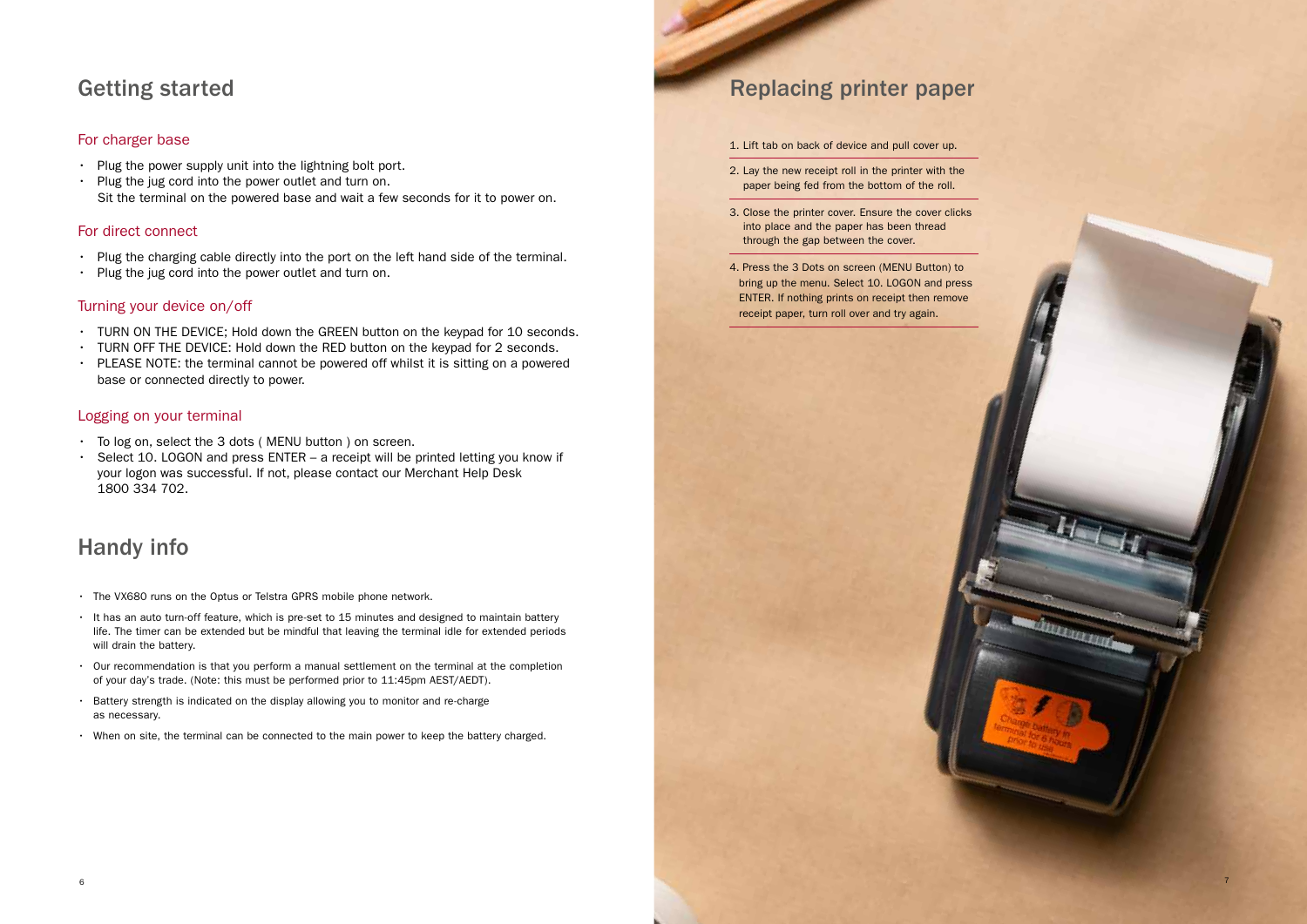Tipping must be approved by the Bank prior to having the functionality enabled.

- 1. Touch the screen to activate or press the ENTER key.
- 2. Enter the amount & press ENTER.
- 3. If cash out is required, enter in the amount & press ENTER. If not, simply press ENTER. Enter the Server ID & press ENTER. (Server IDs 1-9 are available by default. Please contact the Merchant Help Desk on 1800 334 702 for additional Server IDs.)
- 4. The terminal will ask to add a tip, or press ENTER to continue with no tip.
- 5. If a tip is to be added, add tip amount & press ENTER.
- 6. Confirm that the new transaction value is correct, then select YES, or NO to go back.
- 7. The terminal will prompt to present a card.

Refer to Page 8 'Making sales' for completion of purchase.

### Tip adjustments

This procedure can only be used on credit and charge cards where the cardholder has signed to authorise the transaction and wishes to include a tip on the receipt.Touch the screen to activate or press the ENTER key.

#### [!!!] Once a transaction has been tip adjusted the transaction cannot be adjusted in any way.

5. Enter the STAN/INV number from the merchant receipt on which the cardholder has written

- 1. Press the 3 dots on screen (MENU Button) to bring up the menu
- 2. Select 8. TIP ADUST and press ENTER.
- 3. Enter the tip password & press ENTER.
- 4. Enter the Server ID & press ENTER.
- the tip value & press ENTER.
- 6. Check the transaction details and if correct select YES.
- 7. Enter the tip amount & press ENTER.
- 8. Check that the new transaction value is correct & select YES.
- 9. The terminal will print a receipt detailing the transaction and tip values and will display APPROVED. The terminal will prompt if you want to print the cardholder copy, select YES or NO.

### Sales

- 1. Touch the screen or press ENTER
- 2. Enter the amount then press ENTER
- 3. If cash out is required enter in the amount and press ENTER. If not, simply press ENTER.NOTE: Cash out is not available on 'Contactless' or 'Credit' transactions.
- 4. If Tipping Enabled: Enter Server ID then press ENTER

Add tip amount then press ENTER or just press ENTER to skip

Confirm new transaction value, then press YES or NO

- For Contactless card transactions:
	- a. hold card over screen until four green lights show
	- ii. The transaction will default to a 'CREDIT' selection.
	- iii. Ask the cardholder to enter their PIN if required.
- For chip cards or magnetic stripe only cards.
	- i. Insert the chip card into the terminal as far as it will go and leave it there. For magnetic stripe only cards, swipe the card down the side of the terminal.
	- ii. Ask the cardholder to insert or swipe their card.
	- iii. Ask the cardholder to select their account type by pressing CHEQUE, SAVINGS or CREDIT.
	- iv. Ask the cardholder to enter their PIN and press ENTER.
- 6. The transaction is then processed and a copy of the merchant's receipt is printed.
- 7. To print a cardholder copy, select YES after the transaction has been approved.

### **Tips**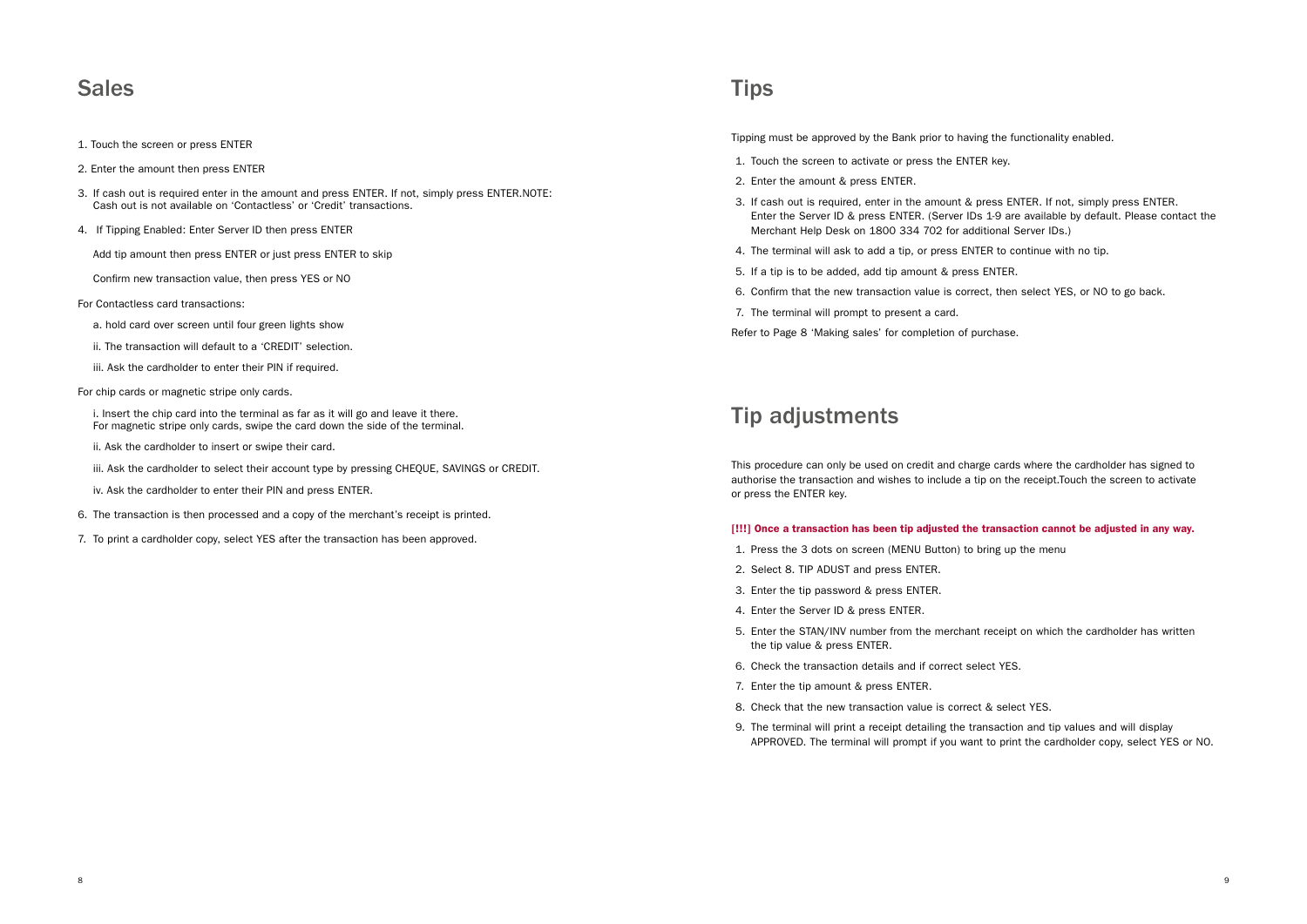### Pre-authorisation

#### Check In

Pre-authorisation transactions are only available to merchants within specific Merchant Category Codes and must be approved by the Bank prior to having the functionality enabled. The following procedure outlines the steps to be taken when carrying out a pre-authorisation on a credit or charge card.

#### Important

A pre-authorisation does not mean that an actual purchase transaction has taken place. It's a way of checking that the card being presented has enough credit available to be able to purchase the goods or services. The funds will be placed on hold for a period of three to nine days, depending on the cardholder's issuing bank.

The terminal will store the pre-authorisation record for seven days to allow completion of the pre-authorisation process. After this period, either a new pre-authorisation or a new purchase transaction must be processed.

When performing a pre-authorisation completion, the final value must be within 15% of the original amount. If the value to be processed exceeds this margin, a new purchase transaction must be processed. If this occurs, it is best practice to contact.

#### Pre-authorisation

- Press the three dots on the screen (MENU button) to bring up the menu.
- Select 4. PRE-AUTH and press ENTER.
- Type in the transaction amount & press ENTER.

When card is present:

- 1. Swipe or insert the card, or enter the card number, then follow the prompts on the screen to authorise the transaction.
- 2. Have the cardholder enter their PIN & press ENTER. (If the cardholder's card does not have a PIN the terminal will prompt for a signature to authorise the transaction.

When Card is NOT present

- 1. Enter Card Number.
- 2. Enter Expiry Date.
- 3. Select card present mode (CUSTOMER, MAIL, PHONE).
- 4. Enter CVV ( If CVV not available select reason from list )
- 5. The terminal will process the transaction and print the merchant copy of the receipt. If the card holder has chosen to sign for the transaction, check the cardholder's signature against the card and select YES if accepted. Failure to accept the cardholder's signature within 30 seconds will result in the transaction being approved.
- 6. The terminal will prompt if you want to print the cardholder copy. Press YES or NO.
- 7. The terminal will prompt if you want to print the cardholder copy. Press YES or NO.

### Pre-authorisation

#### Completion

- 1. Press the three dots on the screen (MENU button) to bring up the menu.
- 2. Select 5. PRE-AUTH COMPLETION and press ENTER.
- 3. Select one of the options to locate the original transaction.
- 4. Check the transaction details and if correct press 'OK' with ENTER..
- 5. Enter the amount.
- 6. You will be prompted with the 'approved with signature'.
- 7. Print Customer Copy YES/NO
- 8. Press OK to finalise the transaction and return to the purchase screen.

#### **Cancellation**

- 1. Press the three dots on the (MENU button) screen to bring up the menu.
- 2. Select 6. PRE-AUTH CANCELLATION.
- 3. Select one of the options to locate the original transaction.
- 4. Check the transaction details and if correct press 'OK' with ENTER.
- 5. Print customer copy of receipt if required.
- 6. Press OK to return to the purchase screen.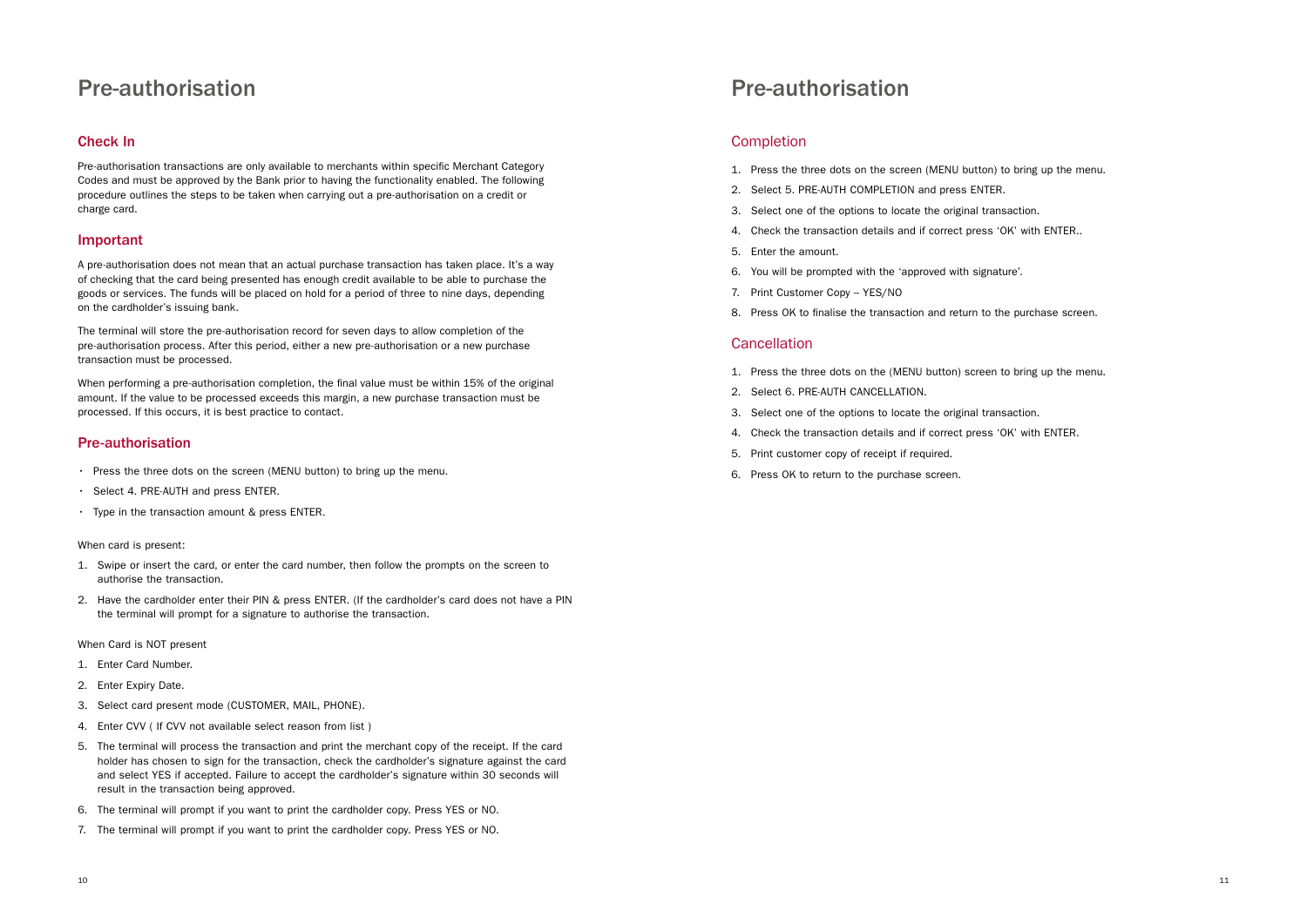### Voids

The following procedure can only be used on credit card transactions. A void can only be processed prior to the transaction being settled. Once the transaction has been settled, you must process a refund.

- 1. Press the 3 dots on screen (MENU Button) to bring up the menu
- 2. Select 9. VOID and press ENTER.
- 3. Enter the void password & press ENTER.
- 4. Enter the STAN/INV number from the approved merchant receipt & press ENTER.
- 5. Confirm if the transaction details are correct & select YES.
- 6. The terminal will process the void and print a merchant and cardholder (if requested) receipt.
- 7. Press OK to return to the purchase screen.

### **Refunds**

a. Have the cardholder present the card over the screen until the four indicator lights illuminate

NOTE: Some transactions may require a PIN or signature, or that the cardholder inserts their

- 1. Press the 3 dots on screen (MENU Button) to bring up the menu
- 2. Select 3. REFUND and press ENTER.
- 3. Enter the refund password & press ENTER.
- 4. Enter the amount.
- 5. The terminal will prompt to present a card.
- 6. For contactless cards:
	- green (two to three seconds).
	- b. The transaction will default to a 'Credit' selection. card – follow the prompts to authorise the transaction.
- 7. For chip cards or magnetic stripe only cards:
	- a. Insert the chip card into the terminal as far as it will go and leave it there. For magnetic stripe only cards, swipe the card down the side of the terminal.
	- b. Select CHEQUE, SAVINGS or CREDIT.
	- c. Have the cardholder enter their PIN & press ENTER. (If the cardholder's card does not have a PIN the terminal will prompt for a signature to authorise the transaction.
- 8. The terminal will then process the transaction and print the merchant's copy of the receipt. If a signature was used to authorise the transaction, check the cardholder's signature against the card and select Yes if accepted. Failure to accept the signature within 30 seconds will result in the transaction being processed as approved.
- 9. To print the cardholder's receipt, press YES or NO.
- 10. Press OK to return to the purchase screen.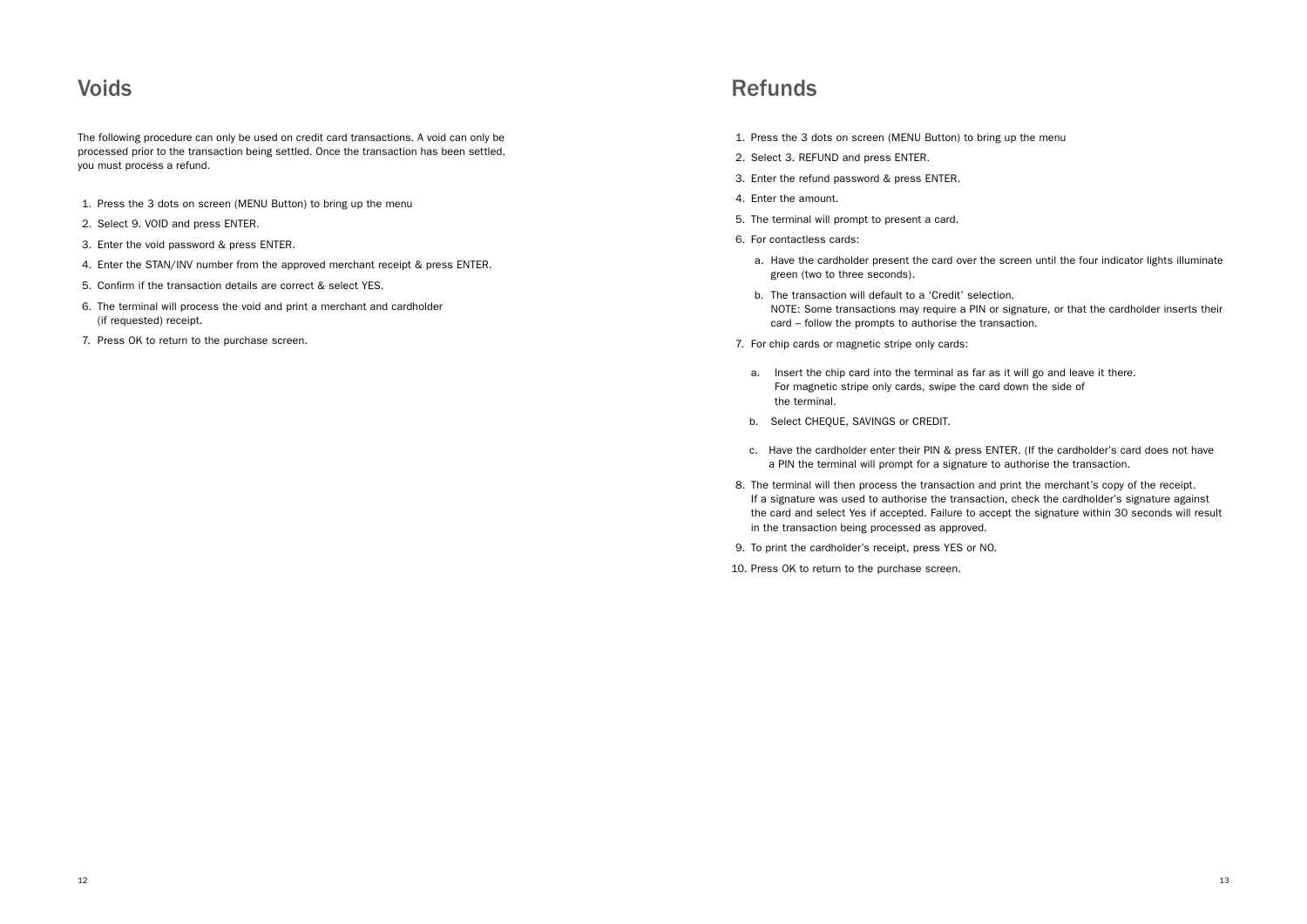### Reprinting receipts

- 1. Press the 3 dots on screen (MENU Button) to bring up the menu
- 2. Select 20. REPRINT LAST RECEIPT or you can select 21. REPRINT ANY RECEIPT to find an earlier receipt. (Once the terminal has been settled, earlier receipts cannot be printed).
- 3. Select one of the menu options to search for the transaction.
- 4. Enter the AUTH ID, STAN, AMOUNT or TIME which will appear on the original transaction and press ENTER.
- 5. When you locate the required transaction, press ENTER to select it. The terminal will print a duplicate copy of the merchant receipt.
- 6. The terminal will prompt if you want to print the cardholder's copy. Press YES or NO.



#### Merchant settlement options

Bendigo Bank offers a range of settlement options. You're required to choose the most suitable option for your business. Some options are only suitable to particular merchants.

[!!!] Make sure the terminal is plugged in and connected to the network to perform settlements.

#### Manual settlement

To process a manual settlement on the VX 680 terminal:

- Press the 3 dots on screen (MENU Button) to bring up the menu
- Select 11. SETTLEMENT and press ENTER.
- Enter the settlement password & press ENTER.
- Press YES to confirm settlement.

The terminal will process the settlement and print a detailed settlement receipt.

#### Terminal-initiated auto settlement

Our recommendation is that you perform a manual settlement on the terminal at the completion of your day's trade (Note: this must be performed prior to 11:45pm AEST/AEDT).

#### Forced settlement

If the terminal has not been settled by 11:45pm AEST/AEDT, our system will generate a forced settlement. A settlement receipt will be printed when the terminal next connects to the network. The funds will not include any transactions stored in the terminal, such as tips, reversals and offline transactions. These will be included in the next day's settlement.

### Pre Settlements

- 1. Press the 3 dots on screen (MENU Button) to bring up the menu
- 2. Select 22. SUBTOTALS REPORT and press ENTER.
- 3. The terminal will print a detailed subtotals report.

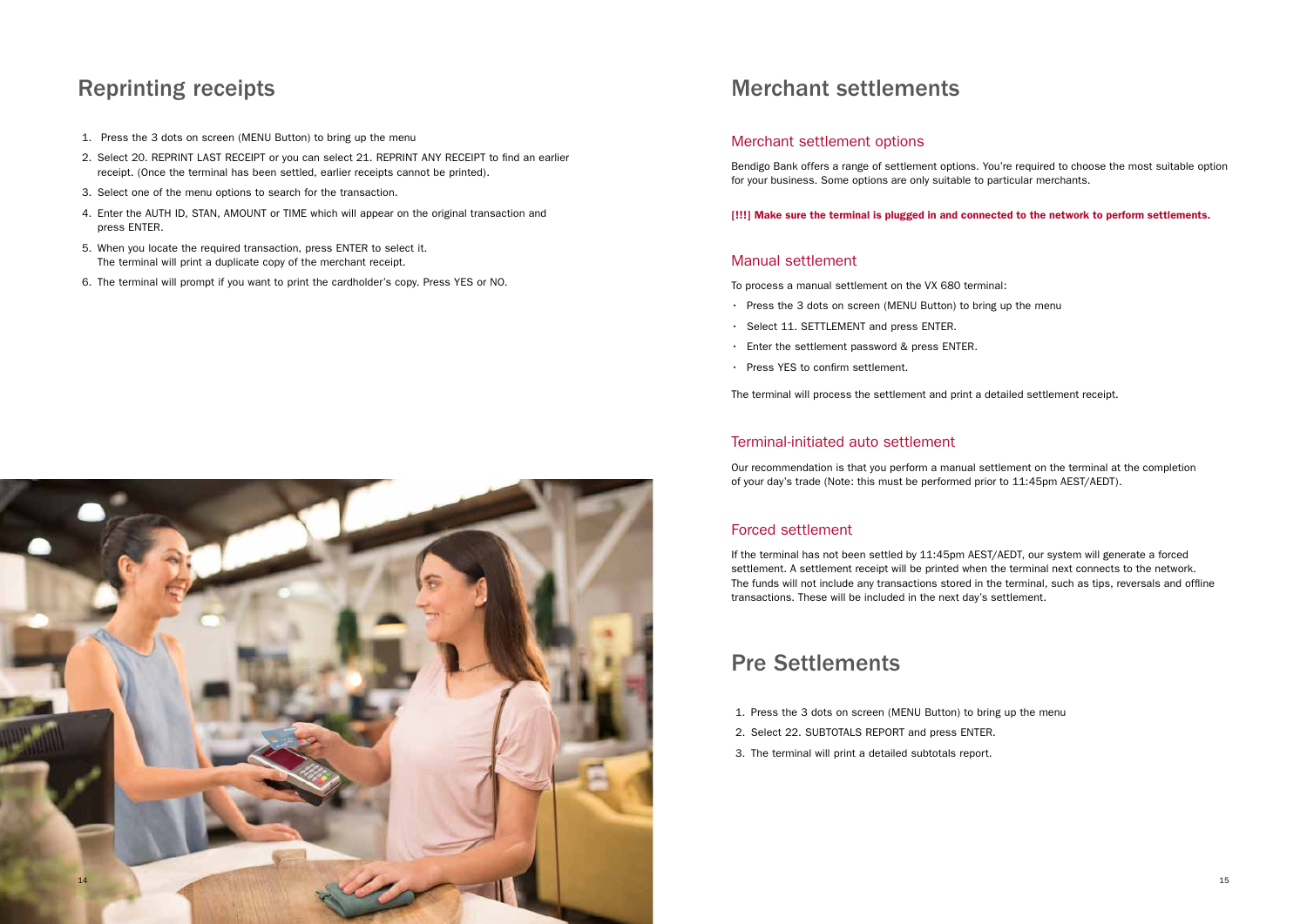### Multi-merchant functions

The VX 680 supports multi-merchant functionality. This allows multiple businesses within the same premises to use the same VX 680 terminal.

Each individual merchant facility is its own entity and will:

- Carry its own trading name (which will be reflected on all cardholder receipts).
- Support separate settlements to nominated bank accounts and individual monthly tax invoices to enable easy reconciliation.

There are minor changes in operating a multi-merchant terminal:

- 1. Users must nominate which merchant you wish to process the transaction against prior to engaging in the transaction. For terminals running up to four merchants, the merchant names will appear on the display. For more than four merchants, the operator can use the menu to view the full list of merchants available and select accordingly.
- 2. You may be required to enter the password for a selected merchant.
- 3. Individual settlements may be performed manually, or via auto-settlement (see page 15). If auto-settlement is performed, all merchants will be settled one after another and funds will be credited.

### Chip card errors & magnetic stripe processing

#### [!!!] Clean or wipe the chip or stripe with a cloth to remove any dirt before a second attempt

Where the chip on a card is damaged and cannot be read by the terminal, the following instructions should be followed:

- 1. If the first attempt to read the card fails, the terminal response will be PLEASE REMOVE CARD AND RE-INSERT – 1 ATTEMPT REMAINING (X) TO CANCEL.
- 2. If a second attempt to read the card fails, the terminal response will be CARD MALFUNCTION. Press ENTER to continue and the terminal will respond with PLEASE REMOVE CARD AND SWIPE – PRESS (X) TO CANCEL.
- 3. Remove the card from the chip reader and swipe the magnetic stripe of the card. Process the transaction as normal.

Where the chip on a card contains an application that isn't supported by the terminal, the following instructions should be followed:

- 1. The terminal will attempt to read the chip card, however, the terminal will respond with CARD NOT ACCEPTED. Press ENTER to continue.
- 2. Remove the card from the chip reader and swipe the magnetic stripe of the card. Process the transaction as normal.

### Offline transactions

If you're unable to perform a transaction due to a technical error, you may choose to continue to accept card transactions – providing the circumstances are valid – by following the procedures below.

#### Valid circumstances

Transactions can be processed offline when either:

- The EFTPOS terminal is not operational due to a technical error.
- The EFTPOS terminal fails to connect to the network.
- The EFTPOS message displayed is "Issuer Not Available".

#### Invalid circumstances

Transactions must not be processed offline when:

- 1. A transaction is declined on the EFTPOS terminal for any reason.
- 2. The transaction has not been attempted using the EFTPOS terminal.
- 3. The card has expired.
- 4. The card is damaged/unreadable in the EFTPOS terminal (i.e. other cards work in the device).
- 5. You suspect the card is fraudulent.
- 6. The cardholder makes a keying error on the EFTPOS terminal e.g. the cardholder exceeds PIN tries.
- 7. The EFTPOS terminal responds, CARD LIMIT IS EXCEEDED.
- [!!!] Due to the risk involved with processing offline transactions without authorisation, you will be be debited from your merchant account.

### responsible for the value of any transactions that are found to be fraudulent and the value may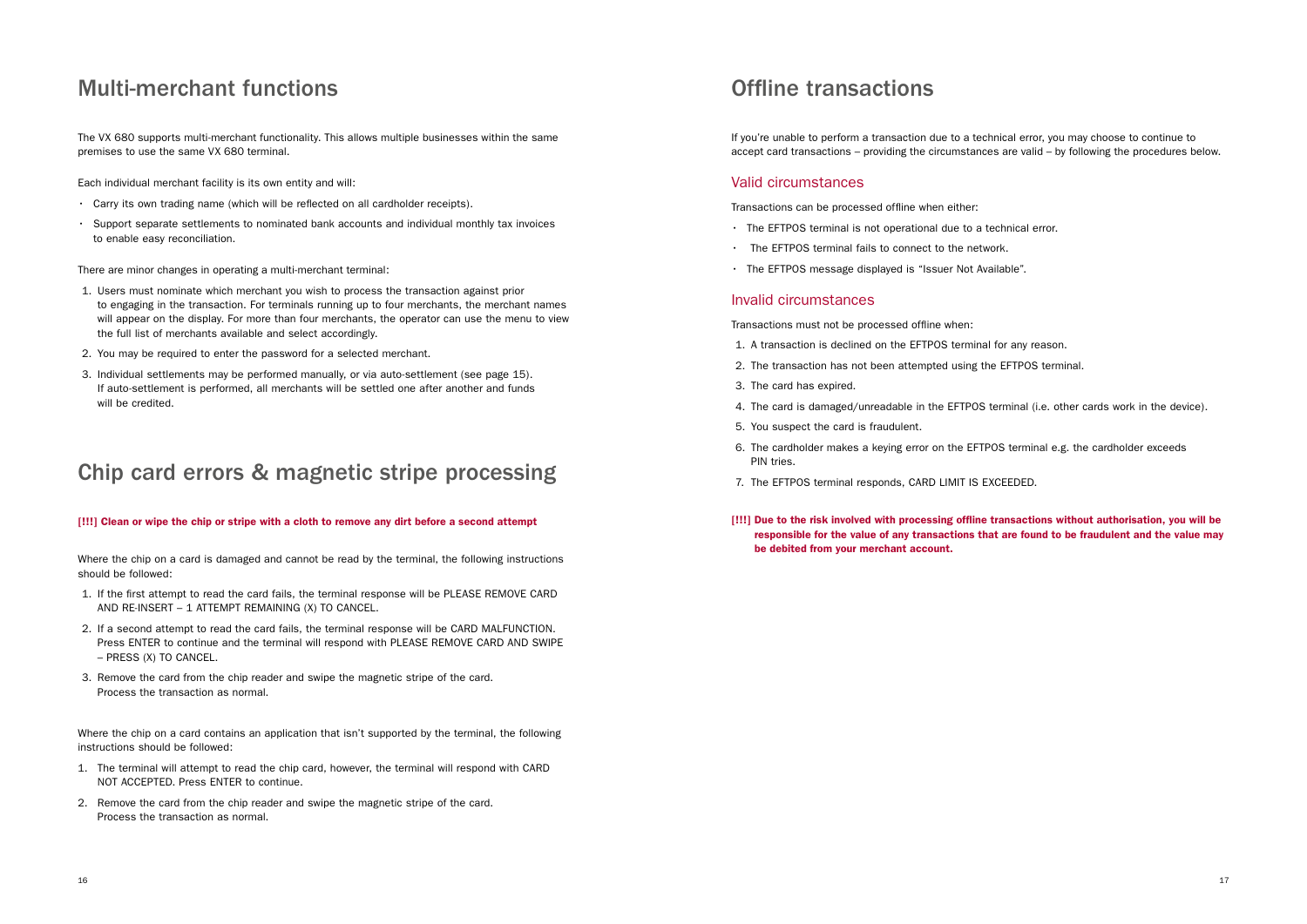### Network connection failure

If the terminal is not able to connect to the switch, any transactions that are processed through the terminal will not be able to obtain authorisation. Transactions accepted while the terminal is not connected to the switch are considered 'offline'.

Offline transactions that are above your floor limit will display a warning that the transaction will be processed at the merchant's risk. If a transaction above the floor limit is disputed, your account may be debited for the value of the transaction.

#### Processing a transaction

- 1. Complete the transaction as normal.
- 2. After the card has been presented, the terminal will ask if you want to continue offline. Press YES to continue or NO to cancel the transaction.
- [!!!] Some transactions may not be allowed to continue offline and will decline with a Z3 – communications error
- 3. The terminal will prompt for the entry of the Auth ID. Press ENTER to continue.
- 4. The terminal will display a warning on the screen advising the transaction. "Exceeds merchant limit. Proceed and accept risk?" Press YES to continue or NO to cancel the transaction.
- 5. The terminal will then process the transaction and print the merchant's copy of the receipt. Check the cardholder's signature against the card and select Yes if accepted. Failure to accept the signature within 30 seconds will result in the transaction being process as approved.
- 6. The terminal will prompt if you want to print the cardholder copy. Press YES or NO.
- 7. When the EFTPOS terminal next re-establishes a connection, the transactions stored in the terminal will be sent to the switch. You will be required to process a manual settlement to force offline transactions through the system (see page 15).

### In the event the terminal is damaged or offline

In the event that the EFTPOS terminal is damaged and not operational, credit card and debit card transactions can continue to be taken. These transactions are accepted at your risk and the damaged terminal must be reported to the Merchant Help Desk on 1800 334 702.

#### Cardholder details

To continue taking transactions, record and securely store each cardholder's card details including:

- Card number
- Expiry date
- Cardholder name
- Amount
- Account type

When the EFTPOS terminal is repaired/replaced, the details you have recorded must be key entered into the terminal following the steps outlined in 'Voucher entry' on page 22.

It's critical to ensure that any cardholder details that have been recorded are securely destroyed once the voucher entry step has been completed.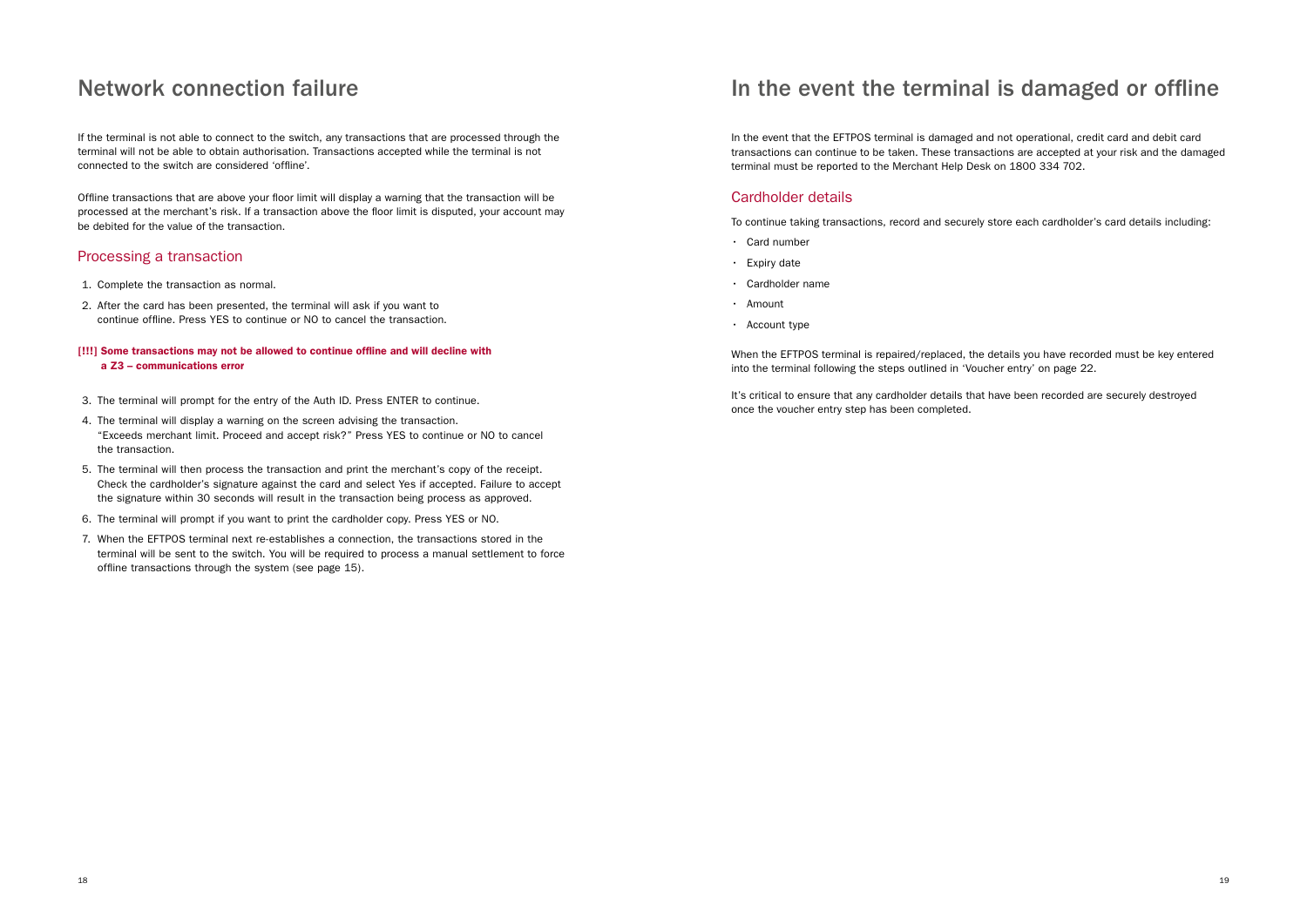### Voucher entry

Transactions processed using the voucher entry functionality are processed offline and do not have the ability to be authorised – all transactions accepted above the floor limit are processed at your risk.

- 1. Press the 3 dots on screen (MENU Button) to bring up the menu
- 2. Select 13. VOUCHER ENTRY PURCHASE and press ENTER
- 3. Enter your offline password.
- 4. Enter the sale amount and press ENTER.
- 5. Enter the card number and press ENTER.
- 6. Enter the card expiry date and press ENTER.
- 7. Select SAVINGS, CHEQUE or CREDIT.
- 8. When prompted to enter AUTH ID, simply press ENTER to continue.
- 9. The terminal will display a warning on the screen advising the transaction EXCEEDS MERCHANT LIMIT. PROCEED AND ACCEPT RISK? Press YES to continue or NO to cancel the transaction.
- 10. The terminal will prompt if you want to print the cardholder copy. Press YES or NO.
- 11. When the EFTPOS terminal re-establishes a connection, the transactions stored in the EFTPOS terminal will be sent to the network. You will be required to process a manual settlement to force offline transactions through the system (see page 15).

#### Important

- You are responsible for assessing the validity of the circumstance for the completion of an offline transaction. Call Merchant Services on 1300 132 741 (option 2) if uncertain of the validity of any situation.
- Every transaction must be attempted on the EFTPOS terminal before an offline transaction is completed.
- You are responsible for the value of an offline transaction if the transaction is found to be fraudulent and the value may be debited from your merchant account.

### Fraud prevention

We've put together some tips to help minimise the risk of fraud. The best course of action is awareness and prevention.

- Check the name on the card fits the customer (i.e. ensure the card is not used by a minor).
- Confirm the card number matches the abbreviated number printed on an EFTPOS receipt.
- Keep the card until you check the signature.
- Be wary of unusual shopping behaviour and multiple declines.
- Be wary when splitting a transaction over multiple cards.
- When the card is present, insert or swipe the card never hand-key the card number.
- Check the holograms and validity dates.
- Don't process transactions on unsigned cards or cards with "See ID" in the signature panel.
- Be suspicious of large or unusual phone or internet orders, especially from overseas.
- If the goods are paid for over the phone, when the goods are collected ask for the card and arrange for the customer to sign the sales receipt.
- Especially for phone and internet orders, deliver goods to a person in a buildingand ask for ID.
- For internet, phone or mail orders, confirm your customer is the genuinecardholder. Your business will be liable for losses in a dispute situation.
- If you have any reservations or concerns in regards to a transaction, please contact Merchant Operations on 1300 132 741 prior to processing.
- Authorisation is not proof of identity or guarantee of payment. It simply confirms funds are available and the card hasn't been reported lost or stolen.
- Never process transactions for someone else. You will be liable in a dispute situation.
- Never fulfill requests for goods that you don't normally trade in or sell.
- Keep your terminal secure at all times and minimise the number of people who know your refund password.
- Protect your customer's PIN never point cameras at terminals.
- Securely store transaction receipts containing full card details.
- For terminal service or exchange, ask for bank identification.
- If you're not comfortable accepting card payment and the customer won't provide another form of payment, don't proceed with the transaction.
- Your safety is paramount never put yourself in danger.

In the event of a dispute, the onus is on you to prove the goods or services were provided to the rightful owner. Failure to prove this will result in the full value of the transaction being debited from your account, plus any dispute fee.

#### [!!!] The fraud prevention examples provided are not a complete list of measures to minimise fraudulent behaviour or risks associated with merchant facilities. Bendigo Bank is not liable for any loss or damage suffered by you in reliance on this list of examples.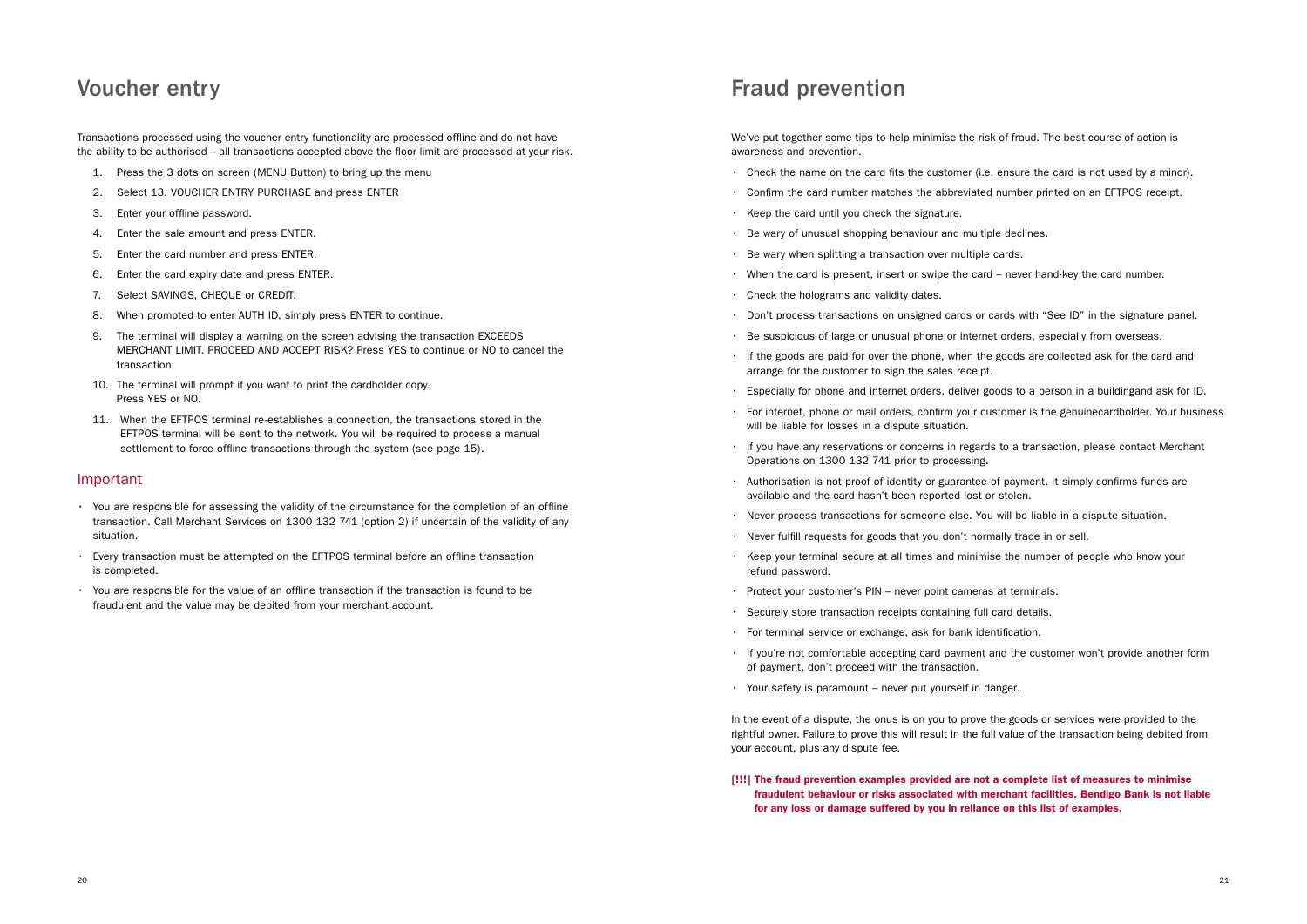### Transaction codes

| <b>Transaction declined codes</b> |                              |                                                                      |                                                                                                                                                                                                     |
|-----------------------------------|------------------------------|----------------------------------------------------------------------|-----------------------------------------------------------------------------------------------------------------------------------------------------------------------------------------------------|
| <b>Code</b>                       | <b>Transaction</b><br>status | <b>Description</b>                                                   | <b>Action required</b>                                                                                                                                                                              |
| 100                               | Declined                     | Do not honour                                                        | Seek another form of payment from the cardholder.<br>Advise them to contact their bank.                                                                                                             |
| 101                               | Declined                     | <b>Expired card</b>                                                  | Seek another form of payment from the cardholder.<br>Advise them to contact their bank.                                                                                                             |
| 103                               | Declined                     | Card acceptor - contact<br>acquirer                                  | Contact the Merchant Help Desk on 1800 334 702<br>for assistance. Seek alternate form of payment<br>from the cardholder.                                                                            |
| 104                               | Declined                     | Restricted card                                                      | Seek another form of payment from the cardholder.<br>Advise them to contact their bank.                                                                                                             |
| 106                               | Declined                     | <b>Exceed PIN tries</b>                                              | Seek another form of payment from the cardholder.<br>Advise them to contact their bank.                                                                                                             |
| 107                               | Declined                     | Refer to card issuer.<br>Authorisation is required<br>on transaction | Seek another form of payment from<br>the cardholder for debit cards.                                                                                                                                |
| 108                               | Declined                     | Refer to card issuer.<br>Special conditions                          | Seek another form of payment from the cardholder.<br>Advise them to contact their bank.                                                                                                             |
| 109                               | Declined                     | Invalid merchant                                                     | If the card being used is AMEX/ Diners/ JCB, the<br>terminal has not been linked properly at AMEX/<br>Diners/ JCB. If the card is an overseas card,<br>another form of payment should be requested. |
| 110                               | Declined                     | Invalid account                                                      | Attempt transaction again. If it fails again seek<br>another form of payment from the cardholder.<br>Advise them to contact their bank.                                                             |
| 111                               | Declined                     | Invalid card number<br>(no such number)                              | If manually entering card number, attempt<br>transaction again. Seek another form of payment<br>from the cardholder. Advise them<br>to contact their bank.                                          |
| 113                               | Declined                     | Unacceptable<br>transaction fee                                      | Seek another form of payment from the cardholder.<br>Advise them to contact their bank.                                                                                                             |
| 114                               | Declined                     | No account of requested<br>type                                      | Check correct account type was selected and<br>retry transaction. If this fails, seek another form of<br>payment.                                                                                   |
| 115                               | Declined                     | Function not supported                                               | Check correct account type was selected and<br>retry transaction. If this fails, seek another form of<br>payment.                                                                                   |

Advise cardholder to retry the transaction. If this ails, seek another form of payment from the ardholder. Advise them to contact their bank.

I beck another form of payment from the cardholder. dvise them to contact their bank.

ieek another form of payment from the cardholder. Advise them to contact their bank.

the card being used is AMEX/ Diners/ JCB, the erminal may not be linked properly at AMEX/ Diners/ JCB.

Seek another form of payment from the cardholder. dvise them to contact their bank.

Contact the Merchant Help Desk on 1800 334 702. Reset the terminal and retry the transaction. this fails, seek another form of payment from the ardholder.

Remove card from customer and contact the ssuing bank. This should only be done if it is safe o do so. If not, try to obtain the card number and ontact the issuer.

eek another form of payment from the cardholder. Advise them to contact their bank.

Examely another form of payment from the cardholder. Advise them to contact their bank.

Seek another form of payment from the cardholder. dvise them to contact their bank.

leek another form of payment from the cardholder. Advise them to contact their bank.

Seek another form of payment from the cardholder. Advise them to contact their bank.

Seek another form of payment from the cardholder. Advise them to contact their bank.

Seek another form of payment from the cardholder. dvise them to contact their bank.

| 116 | Declined | Insufficient funds                           | S١<br>A                              |
|-----|----------|----------------------------------------------|--------------------------------------|
| 117 | Declined | <b>Incorrect PIN</b>                         | A<br>fa<br>Ca                        |
| 118 | Declined | No card record                               | S <sub>0</sub><br>A٥                 |
| 119 | Declined | Transaction not permitted                    | S <sub>0</sub><br>A٥                 |
| 120 | Declined | Invalid transaction<br>or terminal           | lf<br>te<br>D<br>S <sub>0</sub><br>A |
| 121 | Declined | Exceed max withdrawal<br>limit               | S <sub>0</sub><br>A                  |
| 123 | Declined | <b>Exceed withdrawal</b><br>frequency limit  | S <sub>0</sub><br>A                  |
| 124 | Declined | <b>Transaction cannot</b><br>be completed    | C(<br>7(<br>lf<br>Ca                 |
| 200 | Declined | Do not honour pick-up<br>card                | R١<br>is<br>to<br>C)                 |
| 201 | Declined | <b>Expired card</b>                          | S <sub>0</sub><br>A                  |
| 202 | Declined | Suspected fraud                              | S١<br>A                              |
| 203 | Declined | Card acceptor - contact<br>acquirer          | S <sub>0</sub><br>A                  |
| 204 | Declined | Restricted card                              | S١<br>A                              |
| 205 | Declined | Card acceptor - contact<br>acquirer security | $\mathsf{S}$<br>A٥                   |

eek another form of payment from the cardholder. dvise them to contact their bank.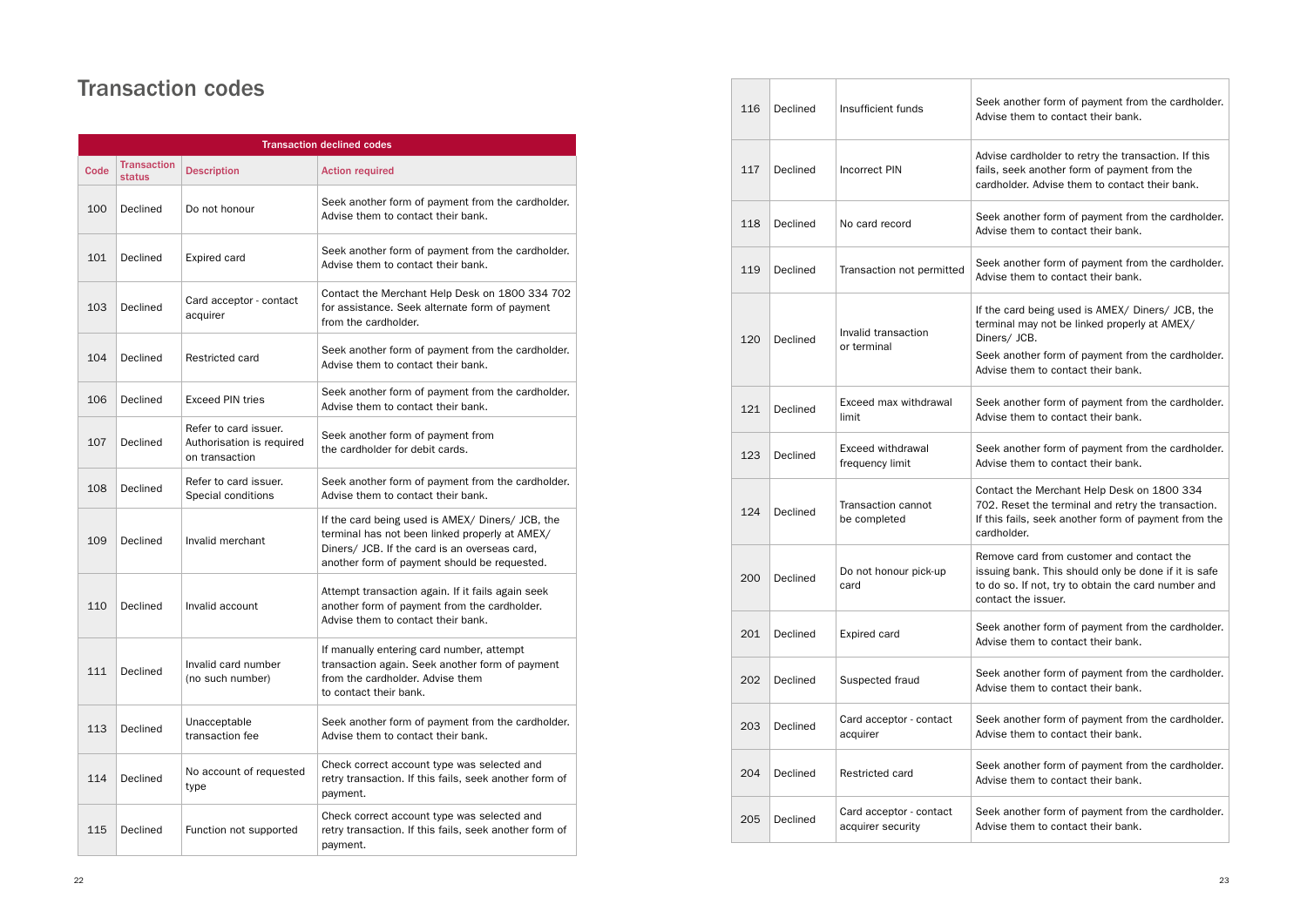| 206 | Declined | <b>Exceed PIN tries</b>              | Seek another form of payment from the cardholder.<br>Advise them to contact their bank.                                                                                                                                                                                      |  |
|-----|----------|--------------------------------------|------------------------------------------------------------------------------------------------------------------------------------------------------------------------------------------------------------------------------------------------------------------------------|--|
| 207 | Declined | Pick up card. Special<br>condition   | Remove card from customer and contact the<br>issuing bank. This should only be done if it is safe<br>to do so. If not, try to obtain the card number and<br>contact the issuer.                                                                                              |  |
| 208 | Declined | Pick-up lost card                    | Remove card from customer and contact the<br>issuing bank. This should only be done if it is safe<br>to do so. If not, try to obtain the card number and<br>contact the issuer.                                                                                              |  |
| 209 | Declined | Pick-up stolen card                  | Remove card from customer and contact the<br>issuing bank. This should only be done if it is safe<br>to do so. If not, try to obtain the card number and<br>contact the issuer. If they believe fraud is taking<br>place merchant should also contact the police.            |  |
| 301 | Declined | File up not supported by<br>receiver | Seek another form of payment from the cardholder.<br>Advise them to contact their bank.                                                                                                                                                                                      |  |
| 302 | Declined | No record on file                    | Seek another form of payment from the cardholder.<br>Advise them to contact their bank.                                                                                                                                                                                      |  |
| 304 | Declined | File field edit error                | Seek another form of payment from the cardholder.<br>Advise them to contact their bank.                                                                                                                                                                                      |  |
| 305 | Declined | File locked out                      | Seek another form of payment from the cardholder.<br>Advise them to contact their bank.                                                                                                                                                                                      |  |
| 306 | Declined | File action not successful           | Seek another form of payment from the cardholder.<br>Advise them to contact their bank.                                                                                                                                                                                      |  |
| 902 | Declined | Invalid transactions                 | If the card is from overseas, request another form<br>of payment. If the card was a credit card, ensure<br>no PIN has been entered. Ensure the correct<br>account type was selected for the transaction. If<br>the transaction still fails, seek another form of<br>payment. |  |
| 903 | Declined | Re-enter transaction                 | Attempt transaction again.                                                                                                                                                                                                                                                   |  |
| 904 | Declined | Format error                         | Reset the device then attempt the transaction<br>again. If this fails, seek another form of payment.                                                                                                                                                                         |  |
| 905 | Declined | Acquirer not supported               | The card is not allowed at this terminal. If the card<br>being used is AMEX/ Diners/ JCB, the terminal<br>may not have been linked properly at AMEX/<br>Diners/ JCB. Seek another form of payment.                                                                           |  |

- No action required. Transaction approved.
- No action required. Transaction approved.
- No action required. Transaction approved.
- No action required. Transaction approved.
- Retry transaction.
- Seek another form of payment from the ardholder. Advise them to contact their bank.

| Code           | <b>Transaction</b><br><b>status</b> | <b>Description</b>                                                   |          |
|----------------|-------------------------------------|----------------------------------------------------------------------|----------|
| Y1             | Approved                            | Transaction approved with<br>signature (if signature is<br>required) | N        |
| Y1             | Approved                            | Transaction approved<br>(signature is NOT<br>required)               | N٥       |
| Y3             | Approved                            | Transaction approved with<br>signature (if signature is<br>required) | N        |
| Y3             | Approved                            | Transaction approved<br>(signature is NOT<br>required)               | N        |
| Z <sub>3</sub> | Declined                            | Communications error                                                 | R٤       |
| Z1             | Declined                            | <b>Transaction declined</b><br>by card                               | Sε<br>Cε |

- witch ending a day's business and starting e next. The transaction can be retried at a ter stage.
- etry transaction. If this fails, process the ansaction as per offline transaction procedures seek another form of payment.
- eek another form of payment from the ardholder. Advise them to contact their bank.
- tempt transaction again.
- etry transaction.
- ontact the Merchant Help Desk on 1800 334 02. Reset the terminal and retry the transaction. this fails, seek another form of payment. tempt transaction again.
- ontact the Merchant Help Desk on 1800 334 02 for assistance. Terminal will be powered off ad on again. If the terminal reset fails, seek nother form of payment.

#### ction required

### Additional codes

| 906 | Declined | Cut over in progress                                | Sw<br>the<br>lat      |
|-----|----------|-----------------------------------------------------|-----------------------|
| 907 | Declined | Issuer/ switch is<br>inoperative                    | Re<br>tra<br>or       |
| 908 | Declined | Financial institution can't<br>be found for routing | Se<br>caı             |
| 909 | Declined | Suspected malfunction                               | Att                   |
| 911 | Declined | Card issuer timed out                               | Re                    |
| 915 | Declined | Cut over/Reconciliation<br>error                    | Co<br>70<br>lf t      |
| 921 | Declined | No action required                                  | Att                   |
| 960 | Declined | MAC error                                           | Co<br>70<br>anı<br>an |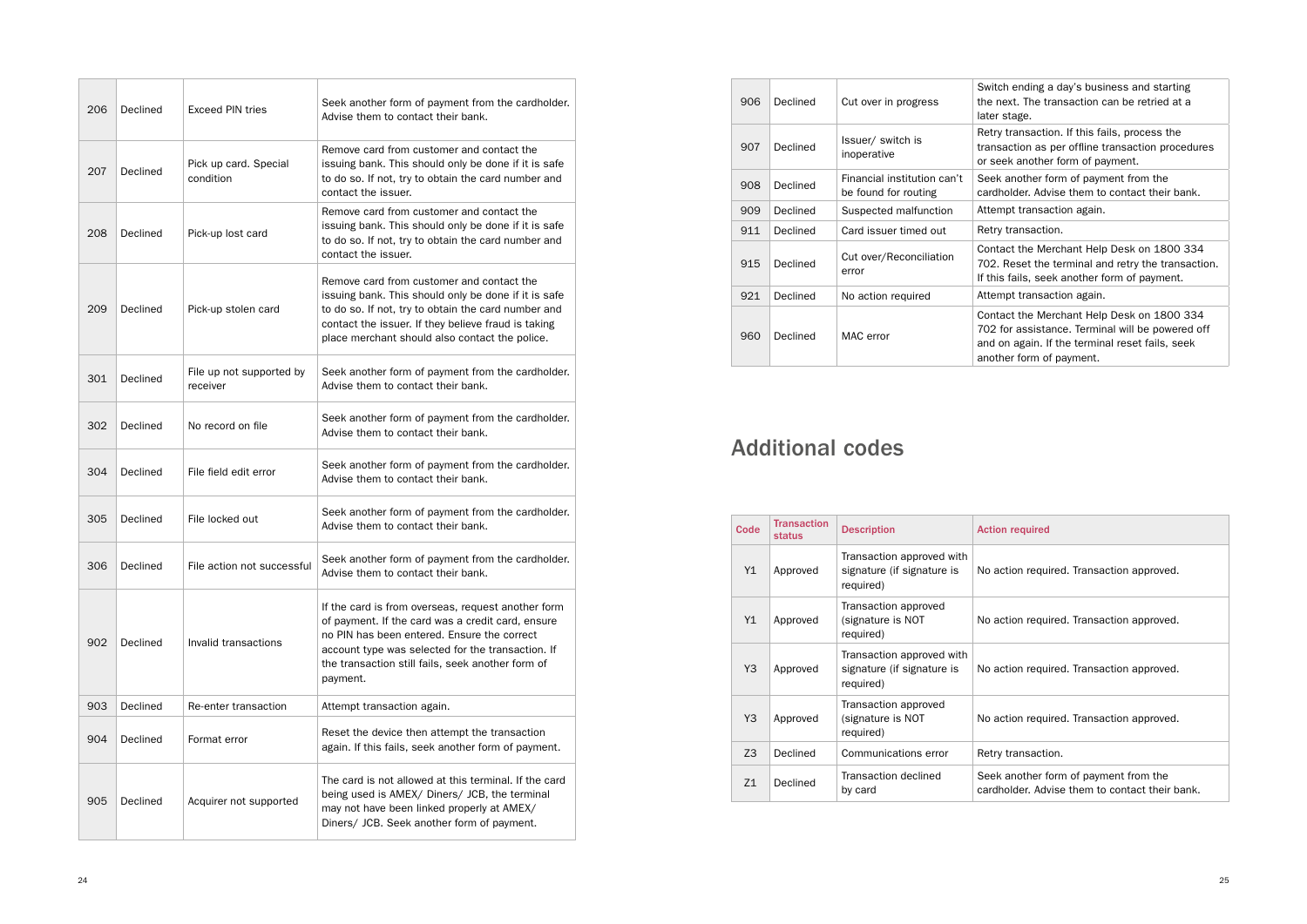### Menu shortcuts

| $\mathbf{1}$   | Purchase                     | 13 | Voucher entry purchase   |
|----------------|------------------------------|----|--------------------------|
| 2              | Cash out                     | 14 | Voucher entry refund     |
| 3              | Refund                       | 15 | Merchant deposit         |
| $\overline{4}$ | Pre-authorisation            | 20 | Reprint last receipt     |
| 5              | Pre-auth Completion          | 21 | Reprint any receipt      |
| 6              | <b>Pre-auth Cancellation</b> | 22 | Subtotals report         |
| $\overline{7}$ | <b>Batch review</b>          | 23 | Last settlement report   |
| 8              | Tip adjustment               | 24 | Detail report            |
| 9              | Void                         | 25 | Pending offlines report  |
| 10             | Log on                       | 26 | Tip/server total report  |
| 11             | Settlement                   | 27 | Tip/server detail report |
| 12             | <b>Batch tools</b>           |    |                          |

#### To order stationary

Collect your EFTPOS rolls from your nearest Bendigo Bank branch, or if you are unable to access a branch, call Merchant Operations on 1300 132 741.

Get in touch with Merchant Services at merchantservices@bendigoadelaide.com.au, or contact:

### Get in touch

| <b>Merchant Help Desk</b><br>(for terminal troubleshooting) | 1800 334 702<br>24 hours a day<br>7 days a week                  |
|-------------------------------------------------------------|------------------------------------------------------------------|
| <b>Merchant Services</b><br>(for transaction enquiries)     | 1300 132 741<br>8:30am-5:00pm<br><b>AEST Monday to</b><br>Friday |